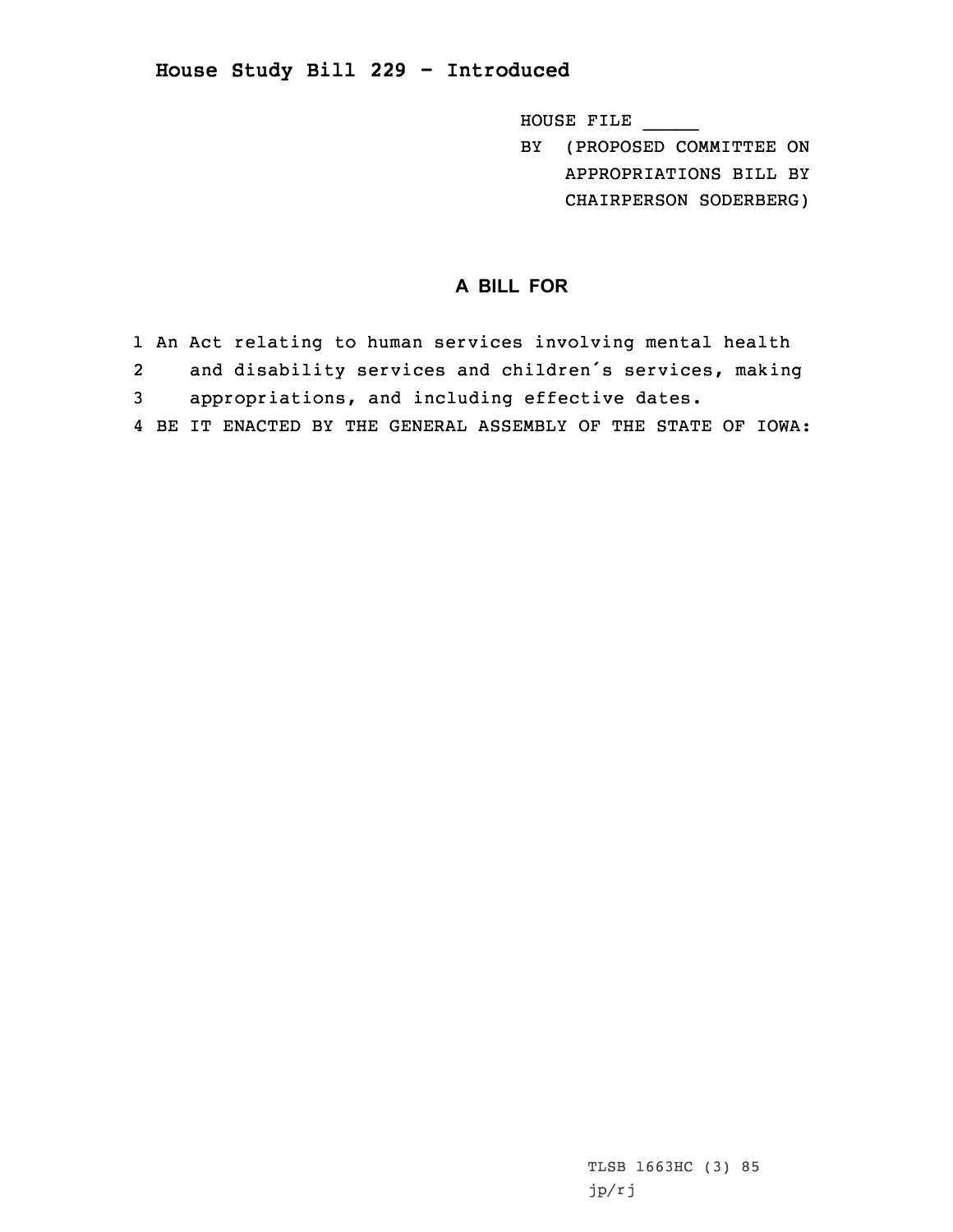1 DIVISION I 2 SYSTEM REDESIGN —— IMPLEMENTATION REGIONAL FORMATION REQUIREMENTS 4 Section 1. Section 331.389, subsection 3, paragraph a, Code 2013, is amended to read as follows: *a.* The counties comprising the region are contiguous except that <sup>a</sup> region may include <sup>a</sup> county that is not contiguous with any of the other counties in the region, if the county that is not contiguous has had <sup>a</sup> formal relationship for two years or longer with one or more of the other counties in the region for the provision of mental health and disability services. 12 ELIGIBILITY MAINTENANCE Sec. 2. Section 331.396, subsection 1, Code 2013, is amended by adding the following new paragraph: NEW PARAGRAPH. *0d.* Notwithstanding paragraphs *"a"* through *"c"*, the person is an adult or child who received mental health services from <sup>a</sup> county in accordance with the county's service management plan approved under section 331.439, Code 2013. Sec. 3. Section 331.396, subsection 2, Code 2013, is amended by adding the following new paragraph: 21 NEW PARAGRAPH. *0d.* Notwithstanding paragraphs *"a"* through *"c"*, the person is an adult or child who received intellectual disability services from <sup>a</sup> county in accordance with the county's service management plan approved in accordance with section 331.439, Code 2013. Sec. 4. Section 331.397, subsection 2, paragraph b, Code 2013, is amended to read as follows: *b.* Until funding is designated for other service populations, eligibility for the service domains listed in this section shall be limited to such persons who are in need of mental health or intellectual disability services. However, if <sup>a</sup> county in <sup>a</sup> region was providing services to an individual child or to an individual adult person with <sup>a</sup> developmental disability other than intellectual disability or <sup>a</sup> brain injury prior to formation of the region, the individual child or adult

 $-1-$ 

LSB 1663HC (3) 85  $jp/rj$  1/16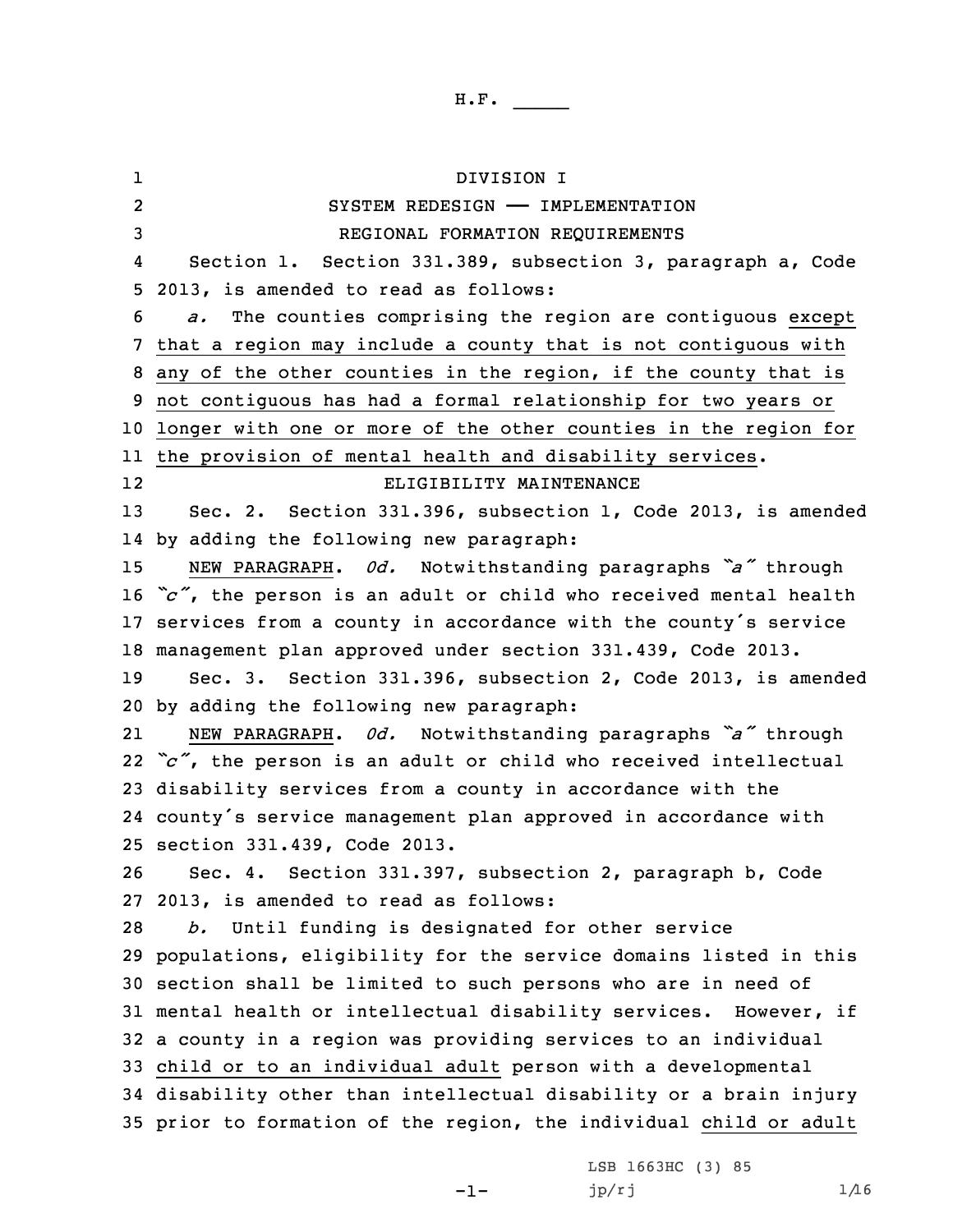person shall remain eligible for the services provided when the region is formed, provided that funds are available to continue such services. 4 STATE PAYMENTS TO REGION Sec. 5. Section 426B.3, subsection 4, as enacted by 2012 Iowa Acts, chapter 1120, section 137, is amended to read as 7 follows: 4. *a.* For the fiscal years beginning July 1, 2013, and July 1, 2014, <sup>a</sup> county with <sup>a</sup> county population expenditure target amount that exceeds the amount of the county's base year expenditures for mental health and disabilities services shall receive an equalization payment for the difference. *b.* The equalization payments determined in accordance with this subsection shall be made by the department of human services for each fiscal year as provided in appropriations made from the property tax relief fund for this purpose. If the county is part of <sup>a</sup> region that has been approved by the department in accordance with section 331.389, to commence partial or full operations, the county's equalization payment shall be remitted to the region for expenditure as approved by the region's governing board. 22 STRATEGIC PLAN REQUIREMENT FOR FY 2013-2014 Sec. 6. 2012 Iowa Acts, chapter 1128, section 8, is amended to read as follows: 25 SEC. 8. COUNTY MENTAL HEALTH, MENTAL RETARDATION INTELLECTUAL DISABILITY, AND DEVELOPMENTAL DISABILITIES SERVICES MANAGEMENT PLAN —— STRATEGIC PLAN. Notwithstanding section 331.439, subsection 1, paragraph "b", subparagraph (3), counties are not required to submit <sup>a</sup> three-year strategic plan by April 1, 2012, to the department of human services. <sup>A</sup> county's strategic plan in effect as of the effective date of this section shall remain in effect until the regional service system management plan for the region to which the county belongs is approved in accordance with section 331.393, subject to modification before that date as necessary to conform with

 $-2-$ 

LSB 1663HC (3) 85  $jp/rj$  2/16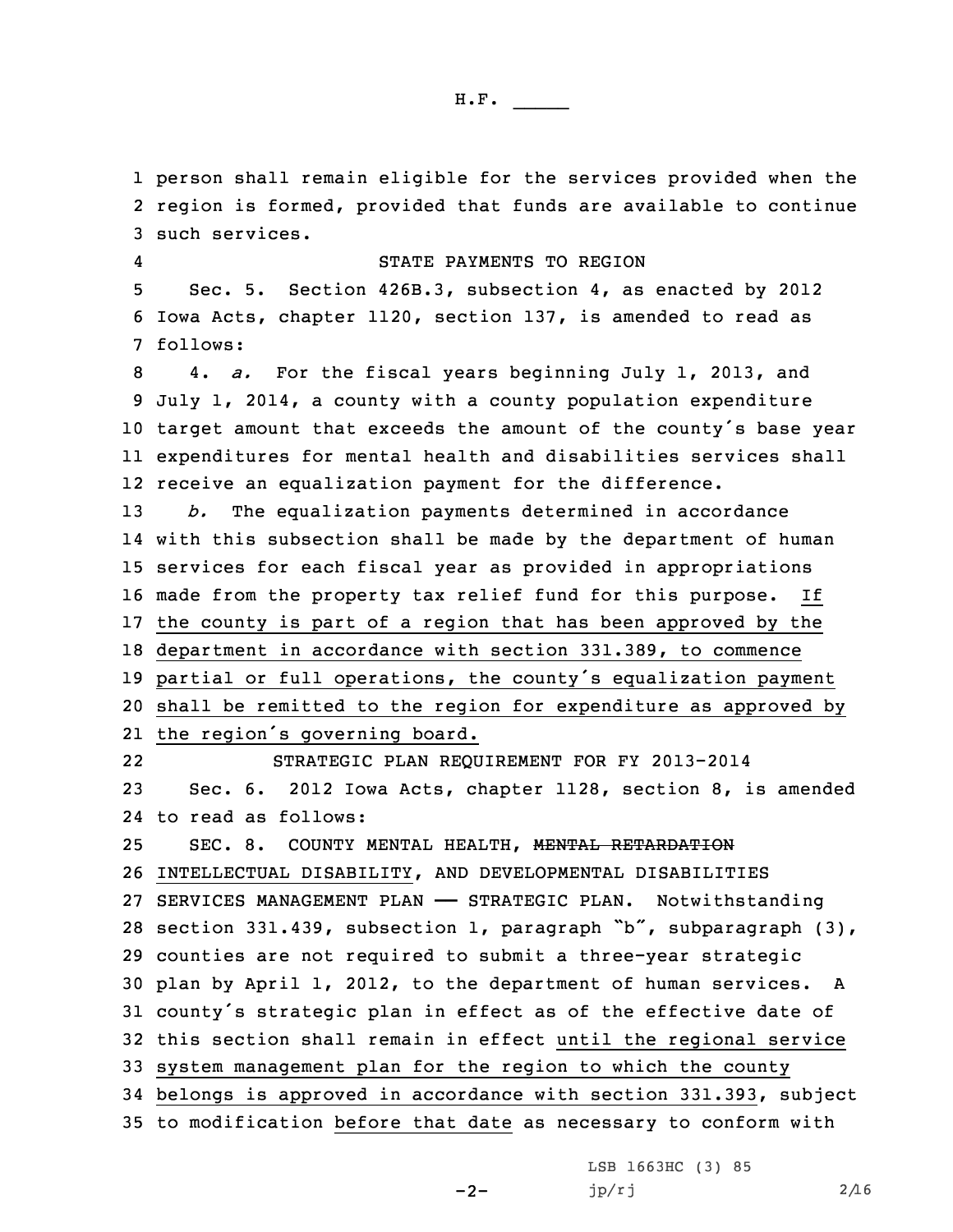statutory changes affecting the plan and any amendments to the plan that are adopted in accordance with law. TRANSITION FUND —— SERVICES MAINTENANCE 4Sec. 7. TRANSITION FUND - SERVICES MAINTENANCE. A county receiving an allocation of funding from the mental health and disability services redesign transition fund created in 2012 Iowa Acts, chapter 1120, section 23, shall utilize the allocation so that the services available to an individual child or other individual person in accordance with the county's approved service management plan in effect as of June 30, 2012, remain in place provided the child or other person continues to comply with the eligibility requirements applicable under the plan as of that date. 14 REDESIGN EQUALIZATION PAYMENT APPROPRIATION 15 Sec. 8. MENTAL HEALTH AND DISABILITY SERVICES - EQUALIZATION PAYMENTS TRANSFER AND APPROPRIATION. 1. There is transferred from the general fund of the state to the department of human services for the fiscal year beginning July 1, 2013, and ending June 30, 2014, the following amount, or so much thereof as is necessary, to be used for the purposes designated: 22 For deposit in the property tax relief fund created in section 426B.1, for distribution as provided in this section: .................................................. \$ 29,820,478 2. The moneys credited to the property tax relief fund in accordance with this section are appropriated to the department of human services for distribution of equalization payments for counties in the amounts specified in section 426B.3, subsection 4, as enacted by 2012 Iowa Acts, chapter 1120, section 137, for the fiscal year beginning July 1, 2013. If the county is part of <sup>a</sup> region that has been approved by the department in accordance with section 331.389, to commence partial or full operations, the county's equalization payment shall be remitted to the region for expenditure as approved by the region's governing board. The payments shall be remitted on or before

 $-3-$ 

LSB 1663HC (3) 85  $jp/rj$  3/16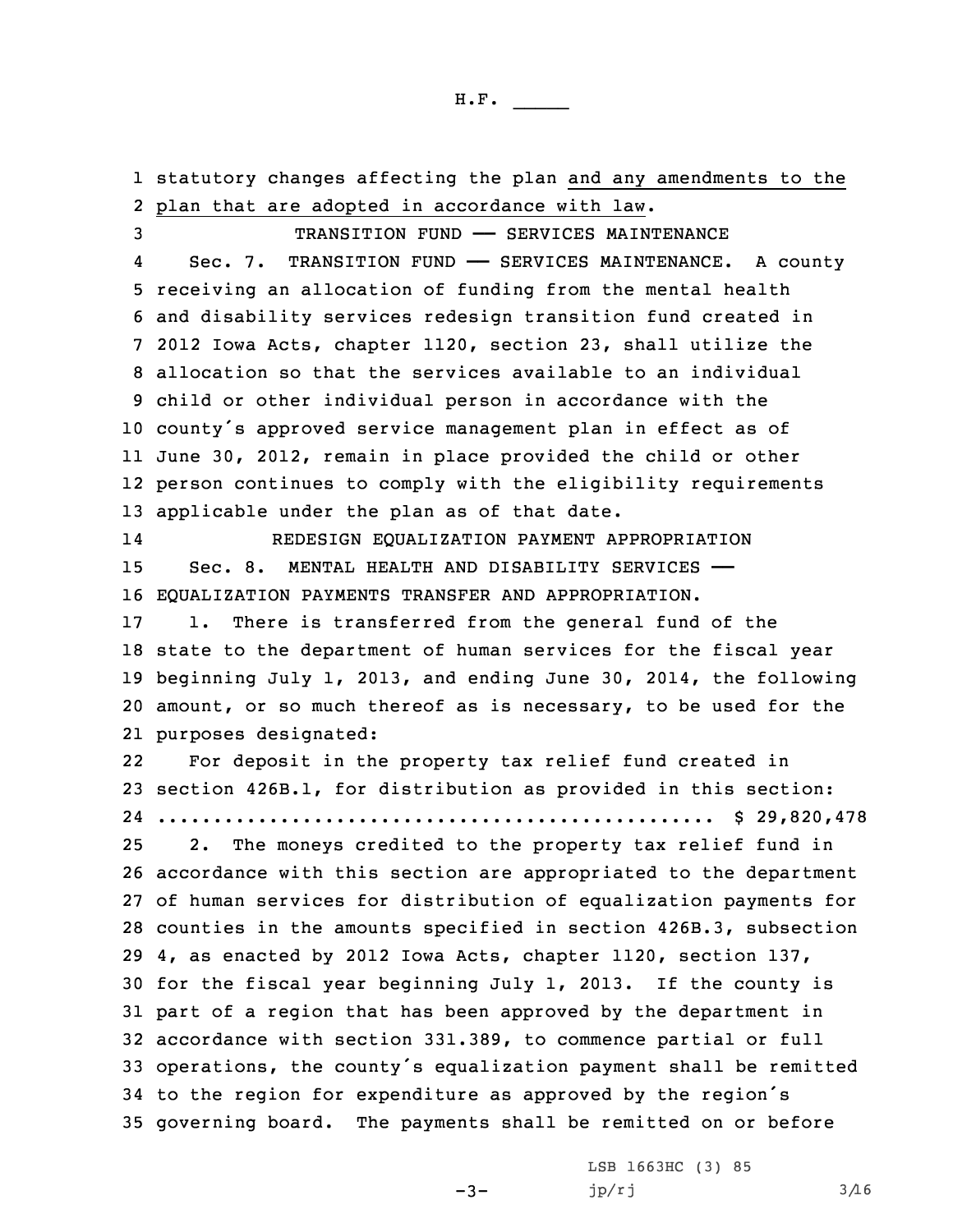1 July 15, 2013.

2 MEDICAID OBLIGATION COST SETTLEMENT Sec. 9. COUNTY MEDICAL ASSISTANCE NONFEDERAL SHARE —— COST SETTLEMENT. Any county obligation for payment to the department of human services of the nonfederal share of the cost of services provided under the medical assistance program prior to July 1, 2012, pursuant to sections 249A.12 and 249A.26, shall remain at the amount billed through the period ending June 30, 2013. It is further intended that the department of human services will determine the financial need of counties as necessary to minimize the effects of the change in determining the financial responsibility for such services based on legal settlement to residency. It is further intended that the final monthly billings for the obligations shall be remitted to counties on or before August 1, 2013. Any adjustments to the final amounts billed for such services that occur on or after July 1, 2013, shall be applied to the appropriation made to the department of human services from the general fund of the state for the medical assistance program. TRANSITION FROM LEGAL SETTLEMENT TO RESIDENCY 21 Sec. 10. MENTAL HEALTH AND DISABILITY REGIONAL SERVICES FUND —— FY 2013-2014. It is the intent of the general assembly that moneys credited to the mental health and disability regional services fund created in 2012 Iowa Acts, chapter 1120, section 9, for the fiscal year beginning July 1, 2013, will be used to pay the costs of county or regionally administered non-Medicaid mental health and disability services. It is further intended that the department of human services will determine the financial need of counties as necessary to minimize the effects of the change in determining the financial responsibility for such services based on legal settlement to residency. It is further intended that if the county of residence is part of <sup>a</sup> region that has been approved by the department in accordance with section 331.389, to commence partial or full operations, the moneys addressed by this

 $-4-$ 

LSB 1663HC (3) 85 jp/rj  $4/16$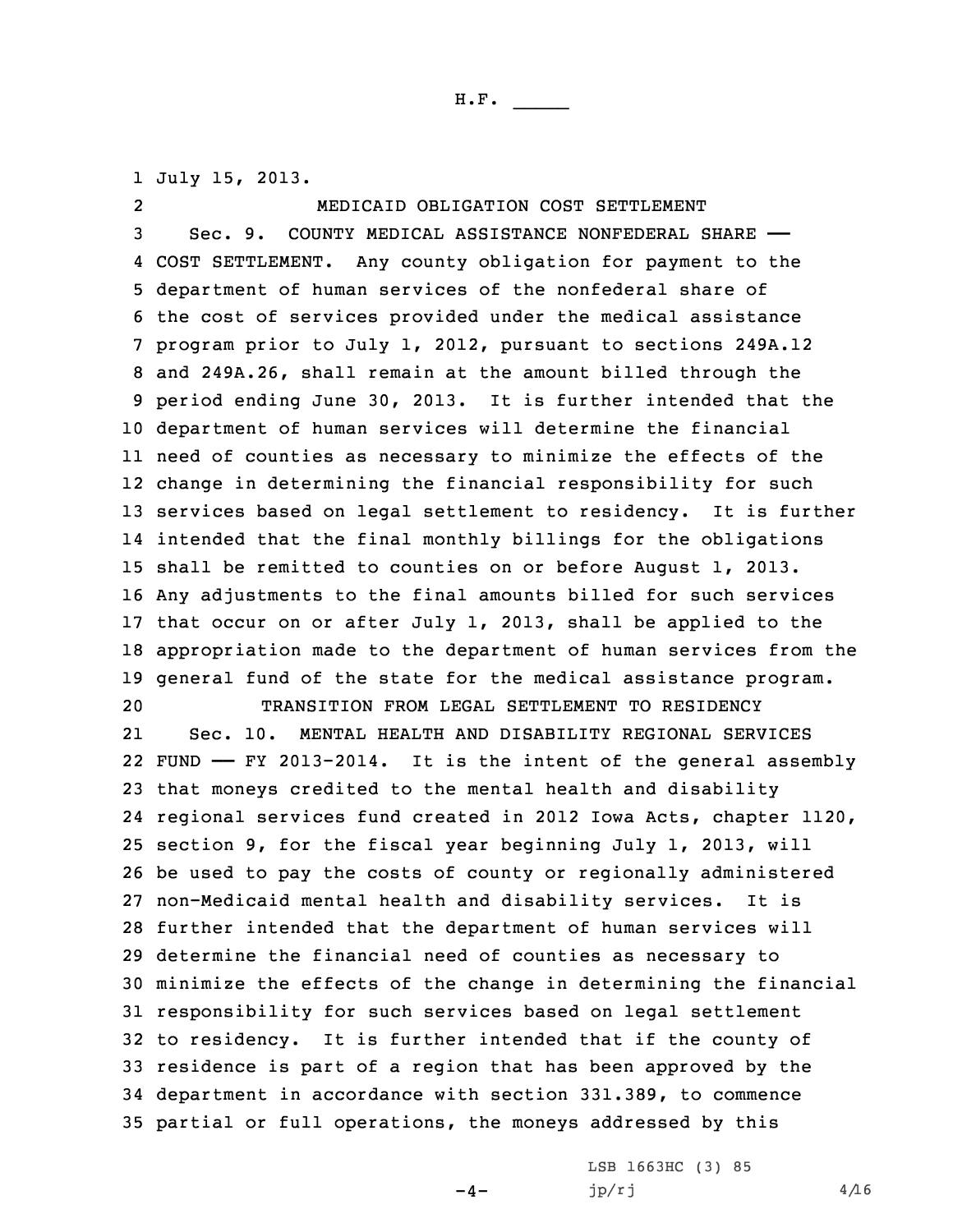section will be remitted to the region for expenditure as approved by the region's governing board. Sec. 11. EFFECTIVE UPON ENACTMENT. This division of this Act, being deemed of immediate importance, takes effect upon enactment. DIVISION II DATA AND STATISTICAL INFORMATION AND OUTCOME AND PERFORMANCE 8 MEASURES Sec. 12. Section 225C.4, subsection 1, paragraph j, Code 2013, is amended to read as follows: 11 *j.* Establish and maintain <sup>a</sup> data collection and management information system oriented to the needs of patients, providers, the department, and other programs or facilities in accordance with section 225C.6A. The system shall be used to identify, collect, and analyze service outcome and performance measures data in order to assess the effects of the services on the persons utilizing the services. The administrator shall annually submit to the commission information collected by the department indicating the changes and trends in the disability services system. The administrator shall make the outcome data available to the public. 22 Sec. 13. Section 225C.6A, Code 2013, is amended to read as 23 follows: 24 **225C.6A Disability services system redesign central data repository.** 1. The commission department shall do the following 27 relating to redesign of data concerning the disability services system in the state: 29 1. Identify sources of revenue to support statewide delivery of core disability services to eligible disability 31 populations. 32 2. Ensure there is a continuous improvement process for development and maintenance of the disability services system for adults and children. The process shall include but is not limited to data collection and reporting provisions.

LSB 1663HC (3) 85

 $jp/rj$  5/16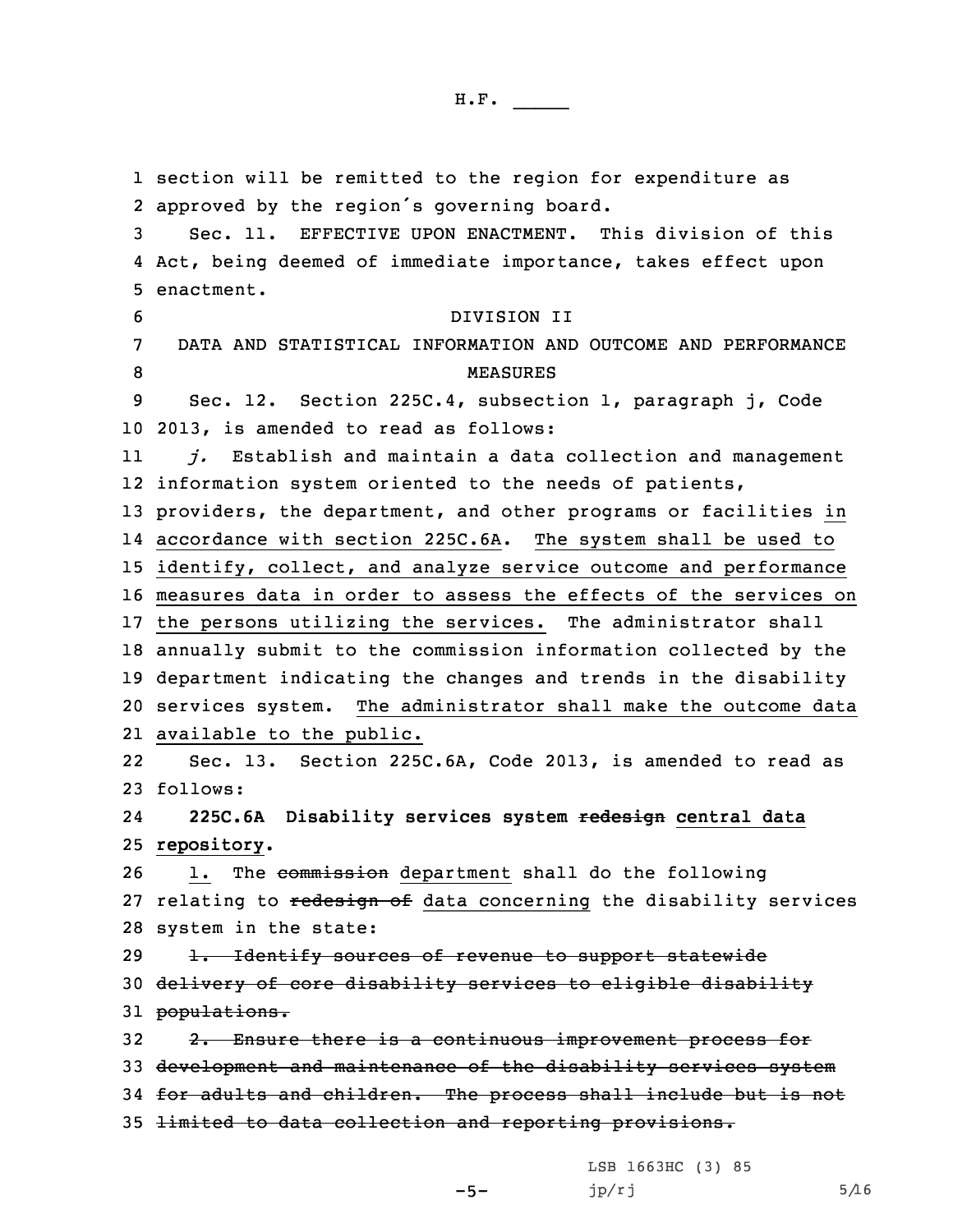1 3. *a.* Plan, collect, and analyze data as necessary to issue cost estimates for serving additional populations and providing core disability services statewide. The department shall maintain compliance with applicable federal and state privacy laws to ensure the confidentiality and integrity of individually identifiable disability services data. The 7 department shall regularly may periodically assess the status of the compliance in order to assure that data security is protected.

10 *b.* In implementing Implement a system central data ll repository under this <del>subsection</del> section for collecting and 12 analyzing state, county and region, and private contractor 13 data, the. The department shall establish a client identifier 14 for the individuals receiving services. T<del>he client identifier</del> 15 shall be used in lieu of the individual's name or social 16 security number. The client identifier shall consist of the 17 last four digits of an individual's social security number, 18 the first three letters of the individual's last name, the 19 individual's date of birth, and the individual's gender in an 20 order determined by the department. 21*c.* Consult on an ongoing basis with regional administrators,

 service providers, and other stakeholders in implementing the central data repository and operations of the repository. The consultation shall focus on minimizing the state and local costs associated with operating the repository. *d.* Engage with other state and local government and nongovernmental entities operating the Iowa health information network under chapter 135 and other data systems that maintain information relating to individuals with information in the central data repository in order to integrate data concerning individuals. *c.* 2. <sup>A</sup> county or region shall not be required to utilize <sup>a</sup> uniform data operational or transactional system. However, the system utilized shall have the capacity to exchange information

35 with the department, counties and regions, contractors, and

-6-

LSB 1663HC (3) 85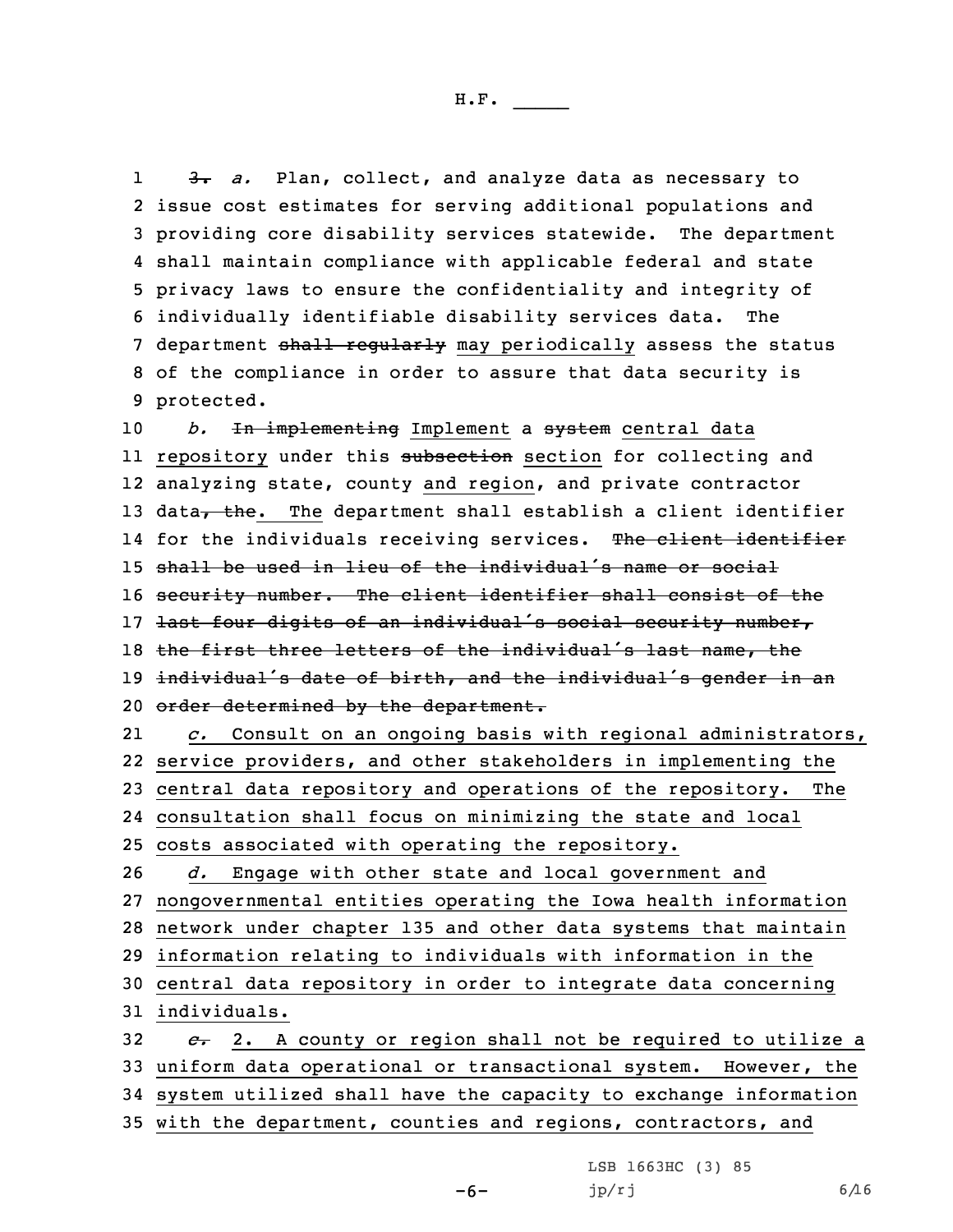others involved with services to persons with <sup>a</sup> disability who have authorized access to the central data repository. The information exchanged shall be labeled consistently 4 and share the same definitions. Each <del>county</del> regional 5 administrator shall regularly report to the department annually on or before December 1, for the preceding fiscal year the following information for each individual served: demographic information, expenditure data, and data concerning the services and other support provided to each individual, as specified 10 in administrative rule adopted by the commission by the department. 12 4. Work with county representatives and other qualified 13 persons to develop an implementation plan for replacing the county of legal settlement approach to determining service system funding responsibilities with an approach based upon 16 residency. The plan shall address a statewide standard for 17 proof of residency, outline a plan for establishing a data system for identifying residency of eligible individuals, 19 address residency issues for individuals who began residing in 20 a county due to a court order or criminal sentence or to obtain services in that county, recommend an approach for contesting 22 a residency determination, and address other implementation  $23$  issues. 24 3. The outcome and performance measures applied to the regional disability services system shall utilize measurement domains. The department may identify other measurement domains in consultation with system stakeholders to be utilized in addition to the following initial set of measurement domains: *a.* Access to services. *b.* Life in the community. *c.* Person-centeredness. *d.* Health and wellness. *e.* Quality of life and safety. *f.* Family and natural supports. 4. *a.* The processes used for collecting outcome and

 $-7-$ 

LSB 1663HC (3) 85  $jp/rj$  7/16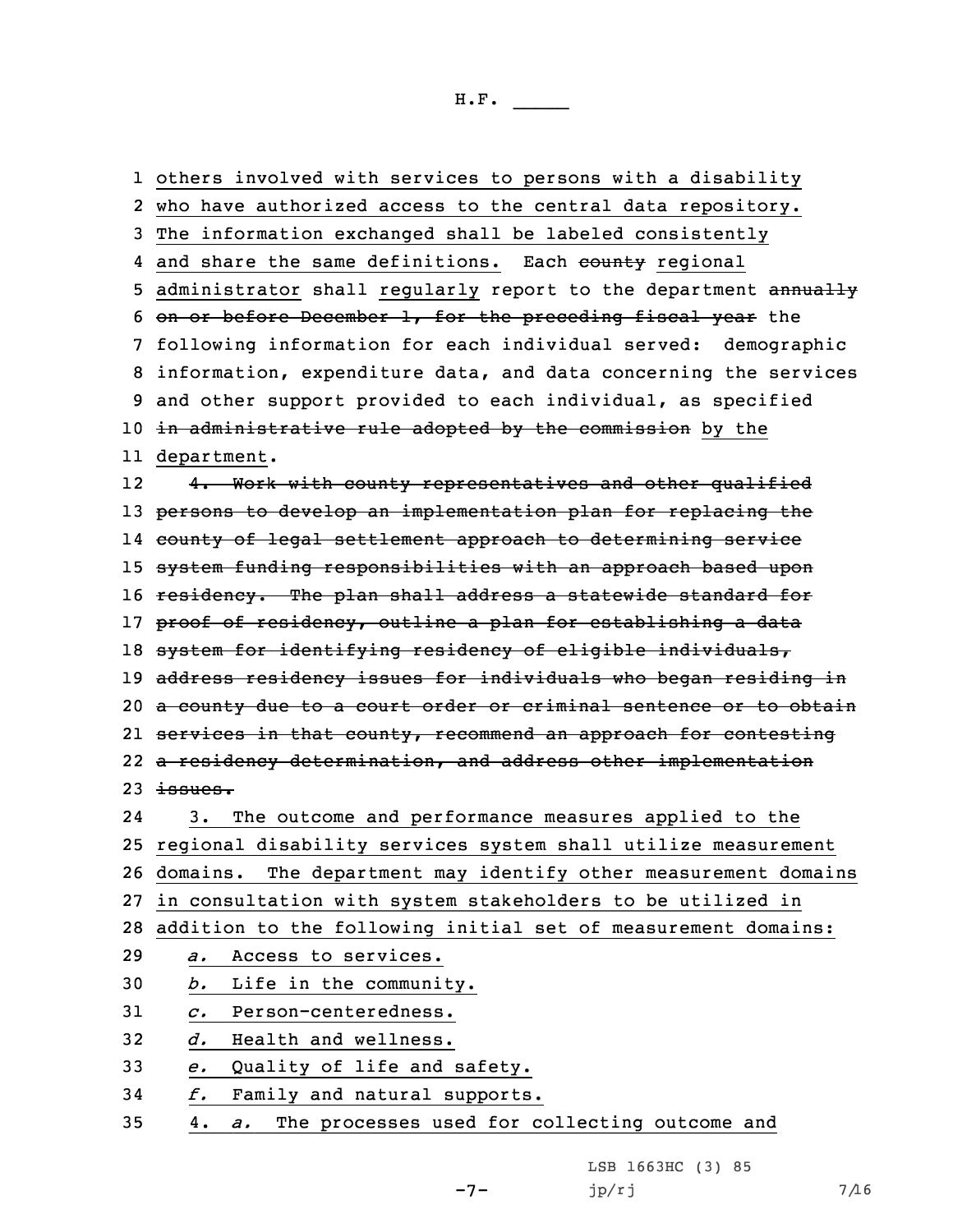performance measures data shall include but are not limited to direct surveys of the individuals and families receiving services and the providers of the services. The department shall involve <sup>a</sup> workgroup of persons who are knowledgeable about both the regional service system and survey techniques to implement and maintain the processes. The workgroup shall conduct an ongoing evaluation for the purpose of eliminating the collection of information that is not utilized. The surveys shall be conducted with <sup>a</sup> conflict-free approach in which someone other than <sup>a</sup> provider of services surveys an individual receiving the services. 12 *b.* The outcome and performance measures data shall encompass and provide <sup>a</sup> means to evaluate both the regional services and the services funded by the medical assistance program provided to the same service populations. *c.* The department shall develop and implement an internet-based approach with graphical display of information to provide outcome and performance measures data to the public and those engaged with the regional service system. *d.* The department shall include any significant costs for collecting and interpreting outcome and performance measures and other data in the department's operating budget. Sec. 14. REPEAL. The amendment to section 225C.4, subsection 1, paragraph j, in 2012 Iowa Acts, chapter 1120, section 2, is repealed. Sec. 15. REPEAL. The amendments to section 225C.6A, in 2012 Iowa Acts, chapter 1120, sections 6, 7, and 95, are repealed. DIVISION III CHILDREN'S CABINET Sec. 16. NEW SECTION. **242.1 Findings.** The general assembly finds there is <sup>a</sup> need for <sup>a</sup> state-level children's cabinet to provide guidance, oversight, problem solving, long-term strategy development, and collaboration among the state and local efforts to build <sup>a</sup> comprehensive, coordinated system to promote the well-being of the children

 $-8-$ 

LSB 1663HC (3) 85  $jp/rj$  8/16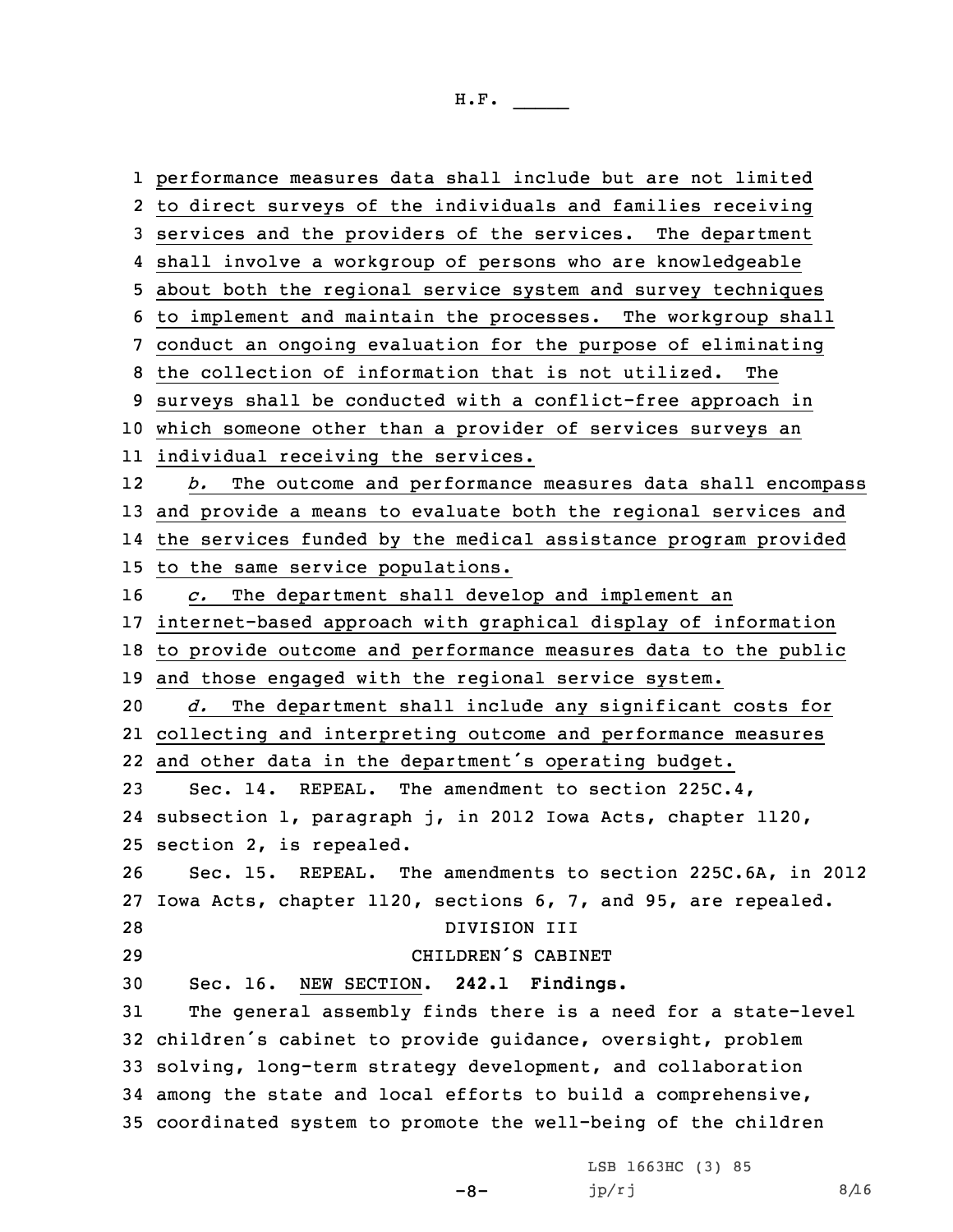1 in this state and to address the needs of children for mental 2 health treatment and other specialized services.

3 Sec. 17. NEW SECTION. **242.2 Children's cabinet established.** 4 There is established within the department of human services 5 <sup>a</sup> children's cabinet.

<sup>6</sup> 1. The voting members of the children's cabinet shall 7 consist of the following:

8 *a.* The director of the department of education or the <sup>9</sup> director's designee.

10 *b.* The director of the department of human services or the 11 director's designee. This member shall be chairperson of the 12 cabinet.

13 *c.* The director of the department of public health or the 14 director's designee.

15 *d.* <sup>A</sup> parent of <sup>a</sup> child with <sup>a</sup> severe emotional disturbance 16 or <sup>a</sup> disability who is the primary caregiver for that child, 17 appointed by the governor.

18 *e.* <sup>A</sup> juvenile court judge or juvenile court officer 19 appointed by the chief justice of the supreme court.

20 *f.* <sup>A</sup> community-based provider of child welfare, health, 21 or juvenile justice services to children, appointed by the 22 director of human services.

23 *g.* <sup>A</sup> member of the early childhood Iowa state board, 24 appointed by the state board.

25 *h.* <sup>A</sup> community stakeholder who is not affiliated with <sup>a</sup> 26 provider of services, appointed by the governor.

 *i.* Not more than three other members designated by the cabinet chairperson to ensure adequate representation of the persons and interests who may be affected by the recommendations made by the cabinet.

 2. In addition to the voting members, there shall be four ex officio, nonvoting members of the children's cabinet. These members shall be two state representatives, one appointed by the speaker of the house of representatives and one by the minority leader of the house of representatives, and two state

 $-9-$ 

LSB 1663HC (3) 85  $jp/rj$  9/16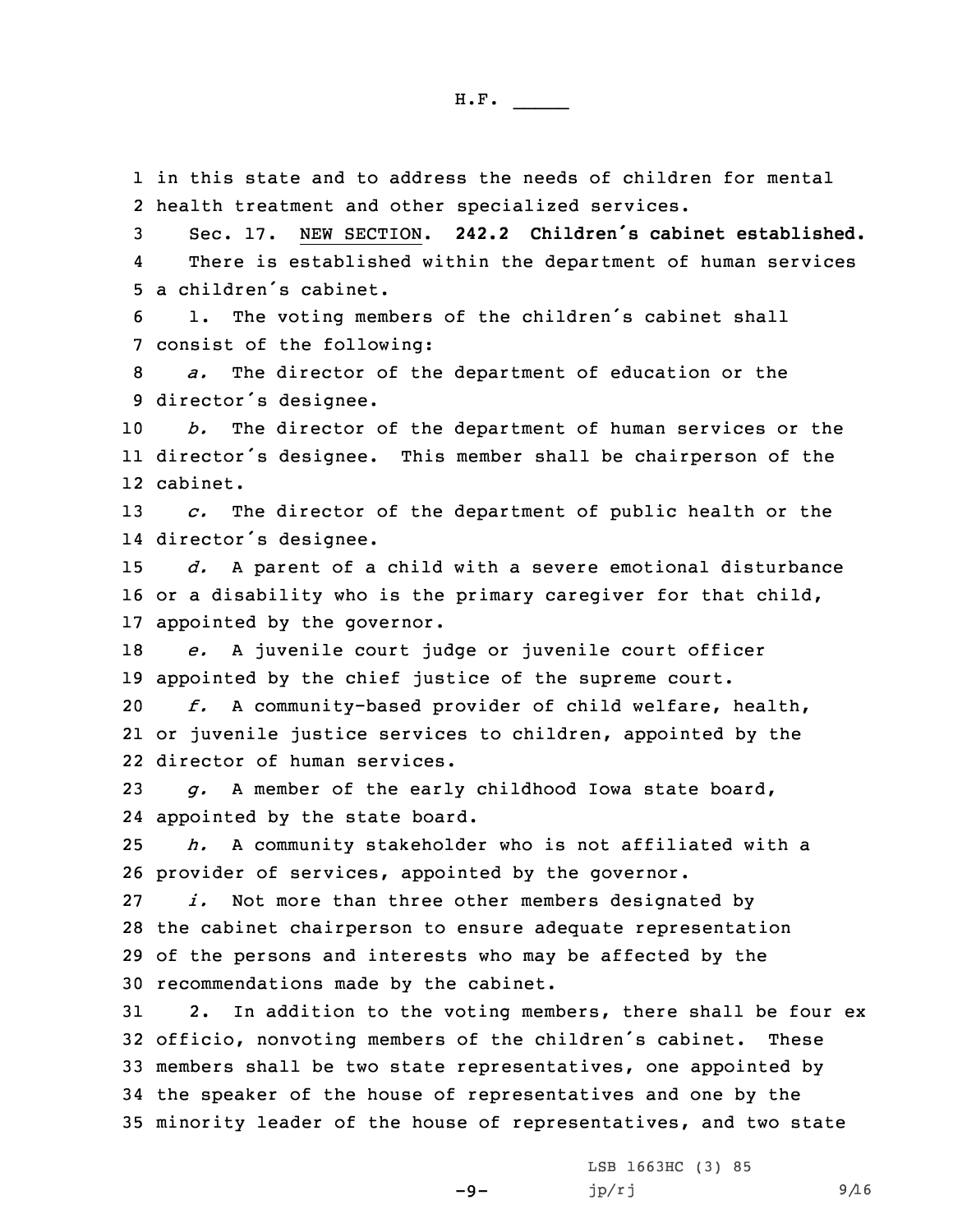senators, one appointed by the majority leader of the senate and one by the minority leader of the senate. 3. *a.* The voting members, other than department directors and their designees, shall be appointed for four-year terms. The terms of such members begin on May 1 in the year of appointment and expire on April 30 in the year of expiration. *b.* Vacancies shall be filled in the same manner as original appointments. <sup>A</sup> vacancy shall be filled for the unexpired 9 term. *c.* The voting members shall receive actual and necessary expenses incurred in the performance of their duties and legislative members shall be compensated as provided in section 13 2.32A. 14 4. Staffing services for the children's cabinet shall be provided by the department of human services. Sec. 18. NEW SECTION. **242.3 Duties.** The children's cabinet shall perform the following duties to address the needs of children and families in this state: 1. Recommend operating provisions for health homes for children implemented by the department of human services. The provisions shall include but are not limited to all of the following: *a.* Identification of quality expectations. 24 *b.* Identification of performance criteria. *c.* Provisions for monitoring the implementation of specialized health homes. 2. Gather information and improve the understanding of policymakers and the public of how the various service systems intended to meet the needs of children and families operate at the local level. 3. Address areas of overlap, gaps, and conflict between service systems. 4. Support the evolution of service systems in implementing new services and enhancing existing services to address the

35 needs of children and families through process improvement

-10-

LSB 1663HC (3) 85  $jp/rj$  10/16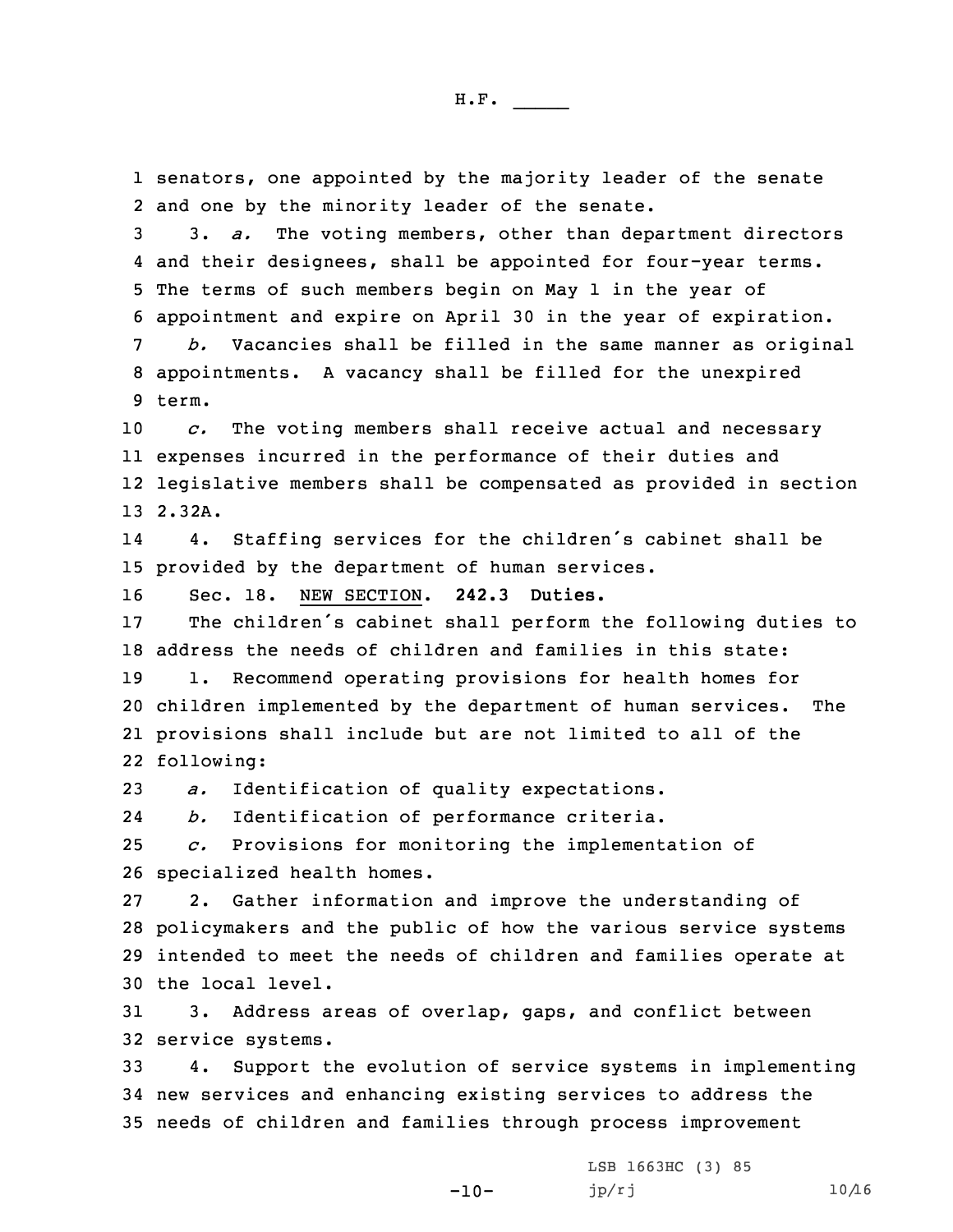1 methodologies.

2 5. Assist policymakers and service system users in 3 understanding and effectively managing system costs.

46. Ensure services offered are evidence-based.

 7. Issue guidelines to enable the services and other support which is provided by or under the control of state entities and delivered at the local level to have sufficient flexibility to engage local resources and meet unique needs of children and families.

10 8. Integrate efforts of policymakers and service providers 11 to improve the well-being of community members in addition to 12 children and families.

13 9. Implement strategies so that the children and families 14 engaged with the service systems avoid the need for higher 15 level services and other support.

 10. Submit <sup>a</sup> report annually by December 15 to the governor, general assembly, and supreme court providing findings and recommendations and issue other reports as deemed necessary by the cabinet.

 Sec. 19. INITIAL TERMS. Notwithstanding section 242.2, subsection 3, paragraph "a", as enacted by this division of this Act, the appointing authorities for the members of the children's cabinet created by this division of this Act who are subject to terms of service shall be coordinated so that the initial terms of approximately half of such members are two years and the remainder are for four years and remain staggered thereafter.

## 28 EXPLANATION

 This bill relates to mental health and disability services (MH/DS) administered by counties and the regions being formed by counties to provide adult MH/DS that are not covered by the medical assistance (Medicaid) program, children's services, and makes appropriations. The bill addresses <sup>a</sup> portion of the recommendations made to the mental health and disability services redesign fiscal viability study committee by various

-11-

LSB 1663HC (3) 85  $jp/rj$  11/16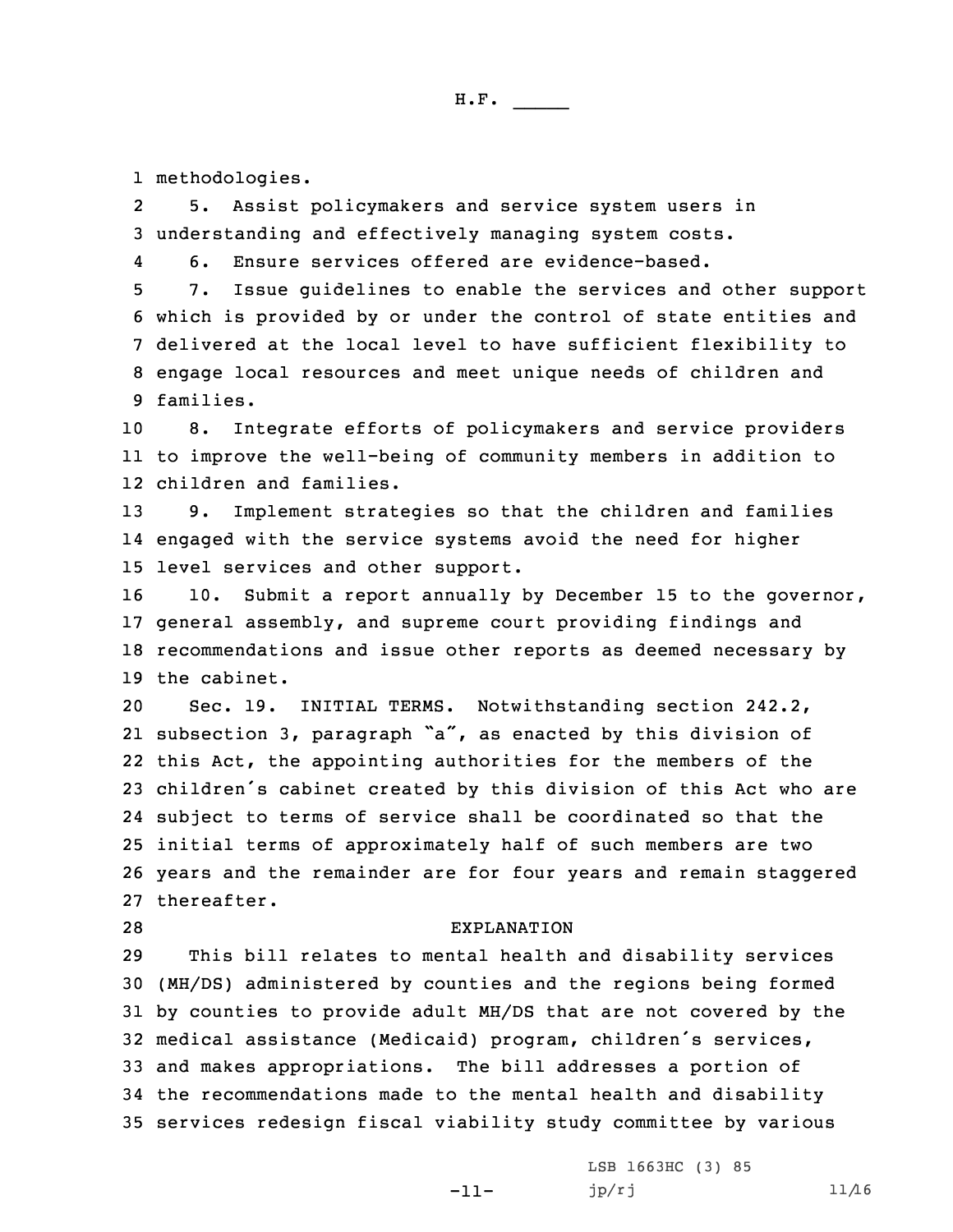committees and workgroups created or continued by the MH/DS redesign legislation enacted in 2012 Iowa Acts, chapter 1120 (SF 2315) and chapter 1133 (SF 2336) and includes related provisions. The bill is organized into divisions according to the committee or workgroup that made the recommendations. SYSTEM REDESIGN IMPLEMENTATION. The transition committee was created by the department of human services (DHS) pursuant to SF 2315, section 22, consisting of "appropriate stakeholders with whom to consult on the transition from the current mental health and disability services system to the regional service system". This division addresses some system redesign recommendations made by the transition committee and includes related provisions.

14 Code section 331.389, relating to the criteria for county agreements to form MH/DS regions, is amended to provide an exception from the requirement that the counties comprising <sup>a</sup> region must be contiguous. The exception allows <sup>a</sup> region to include <sup>a</sup> county that is not contiguous with the other counties in the region. The county that is not contiguous must have had <sup>a</sup> formal relationship for two years or longer with one or more of the other counties in the region for the provision of MH/DS.

22 Code section 331.396, relating to diagnosis and functional assessment requirements for eligibility for the regional service system, is amended to provide that <sup>a</sup> child or adult person who received mental health or intellectual disability services under an approved county management plan, remains eligible under the regional system regardless of the financial eligibility requirements, adult age requirement, and diagnosis requirements for the regional system. The person's eligibility for individualized services is subject to determination in accordance with <sup>a</sup> functional assessment.

 Code section 331.397, relating to the requirements for regional core services, is amended to provide that an individual child or individual adult person with <sup>a</sup> developmental disability or <sup>a</sup> brain injury who was receiving

-12-

LSB 1663HC (3) 85  $jp/rj$  12/16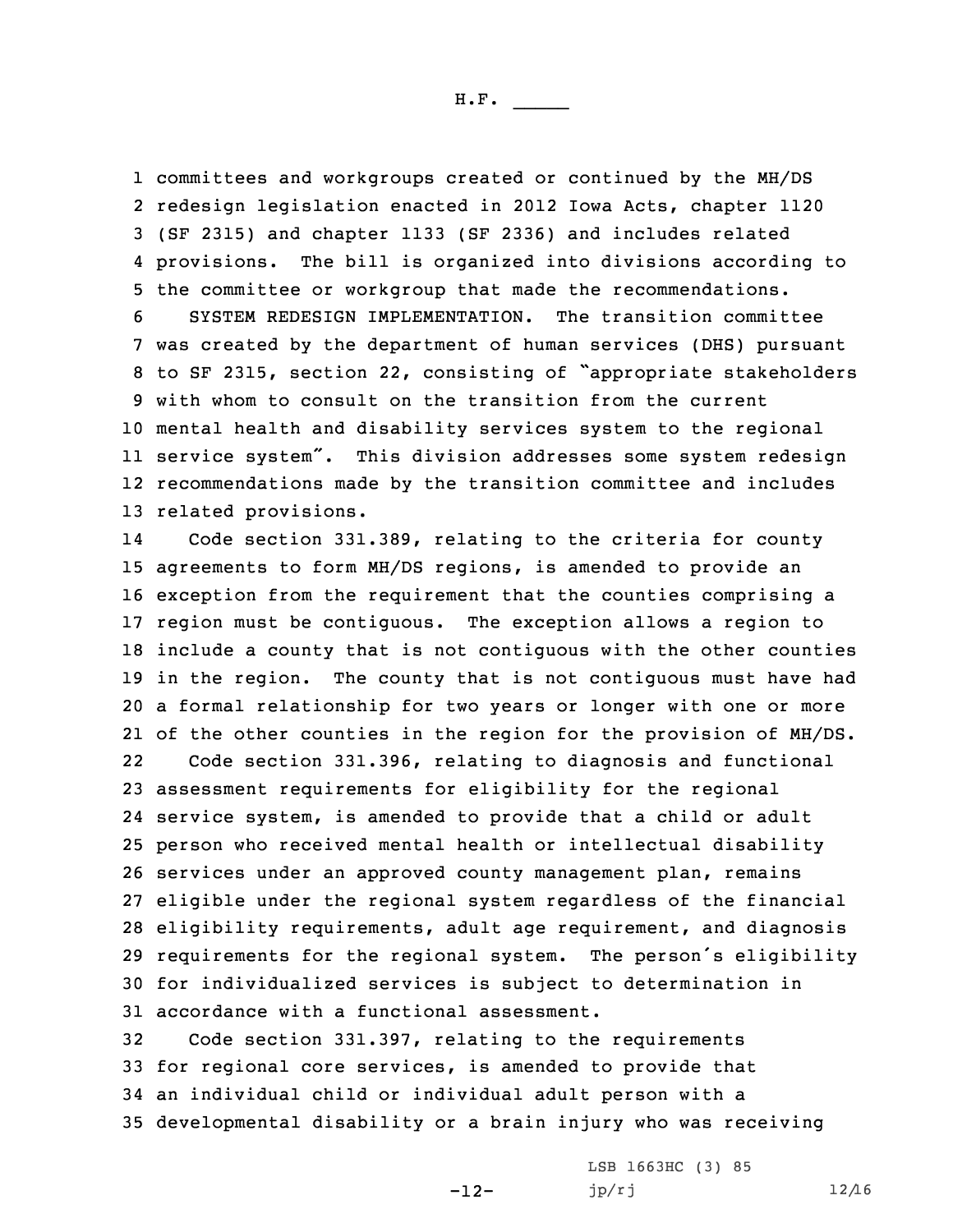1 services prior to formation of <sup>a</sup> region remains eligible for 2 the services after formation of the region, subject to the 3 availability of funding.

4 Code section 426B.3, as amended by SF 2315, relates to eligibility for equalization payments from the state in fiscal years 2013-2014 and 2014-2015 for those counties with <sup>a</sup> base year levy which is less than <sup>a</sup> target amount computed by multiplying the county's general population times <sup>a</sup> statewide per capita expenditure target amount of \$47.28. The bill provides that if the county is part of <sup>a</sup> region approved by DHS to commence partial or full operations, the county's equalization payment is remitted to the region for expenditure as approved by the region's governing board.

14 Under Code section 331.439, counties are required to submit <sup>a</sup> three-year strategic plan for MH/DS and the latest plan was due by April 1, 2012. In accordance with 2012 Iowa Acts, chapter 1128, the strategic plan submission was not required and the existing strategic plan remained in effect. The bill provides that <sup>a</sup> county's strategic plan remains in effect, unless modified pursuant to statute or amended by the county, until it is replaced by approval of the regional service system management plan for the region to which the county belongs.

 If <sup>a</sup> county receives an allocation of funding from the mental health and disability services redesign transition fund created in SF 2315, the county is required to utilize the allocation so that the services provided to an individual child or other individual person receiving services in accordance with the county's approved service management plan in effect as of June 30, 2012, remain in place provided the child or other person continues to comply with the eligibility requirements applicable under the plan as of that date.

 <sup>A</sup> transfer of approximately \$30 million is made from the general fund of the state to DHS to be credited to the property tax relief fund and is appropriated for DHS to make equalization payments to eligible counties for FY 2013-2014.

-13-

LSB 1663HC (3) 85  $jp/rj$  13/16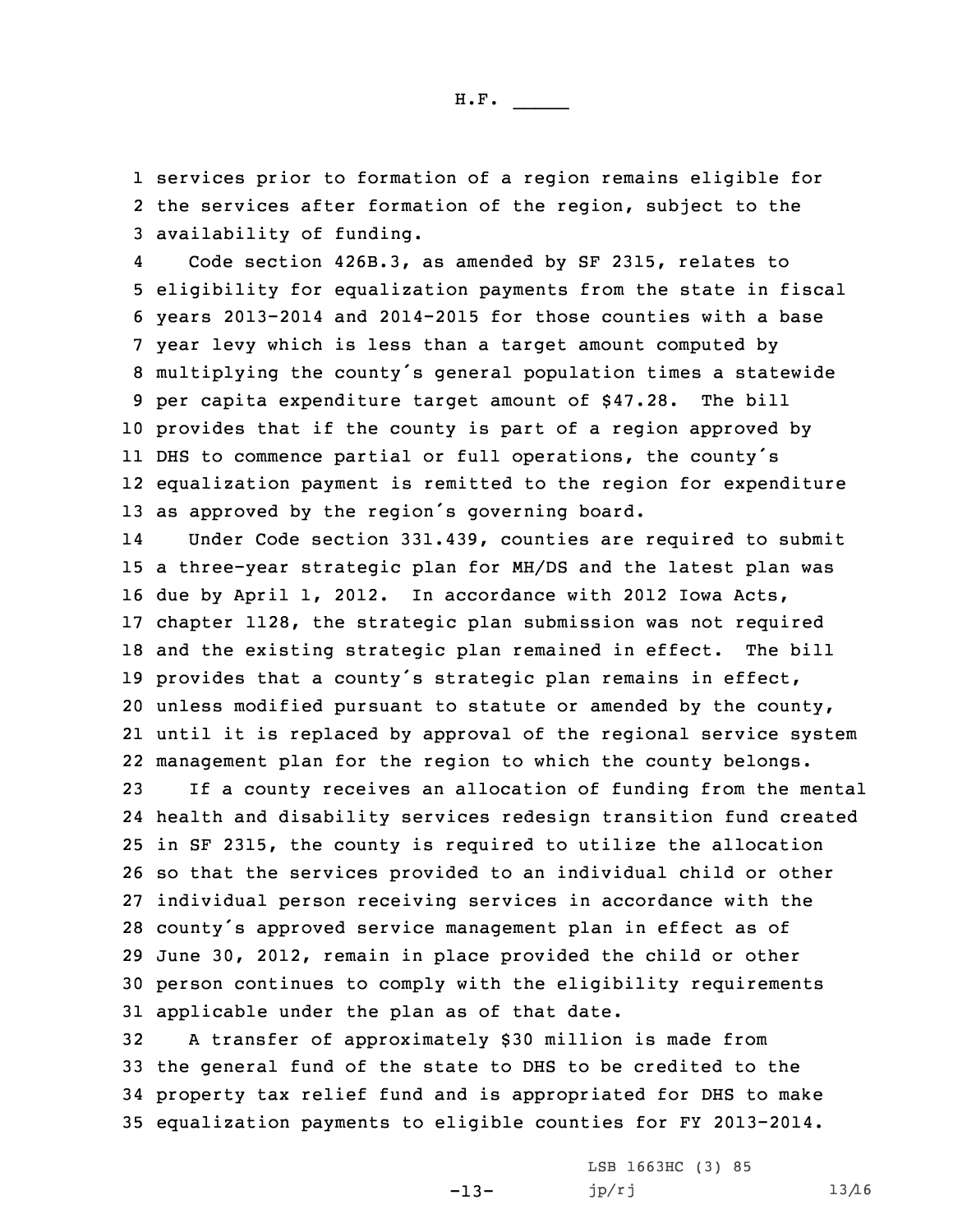1 Any county obligation for payment to DHS of the nonfederal share of the cost of services provided under the Medicaid program prior to July 1, 2012, is required to remain at the amount billed through the period ending June 30, 2013. Any adjustments that occur on or after July 1, 2013, are to be applied to the appropriation made for the Medicaid program.

 <sup>A</sup> legislative intent section addresses funding appropriated to DHS for FY 2013-2014, to support the costs of non-Medicaid mental health and disability services provided by counties. DHS would be required to determine the financial need of counties necessary to address the effects of the change from determining financial responsibility for such services on the basis of county of legal settlement to county of residence. If the county of residence is part of <sup>a</sup> region that has been approved by DHS to commence partial or full operations, the DHS moneys would be remitted to the region for expenditure as approved by the region's governing board.

18 This division takes effect upon enactment.

 DATA AND STATISTICAL INFORMATION AND OUTCOME AND PERFORMANCE MEASURES. This division relates to recommendations submitted by the data and statistical information integration workgroup and the outcomes and performance measures committee.

 Current law is amended in Code section 225C.4, relating to the duties of the DHS MH/DS division administrator, and in Code section 225C.6A, relating to disability services system redesign, to delineate requirements pertaining to MH/DS state collection and management information systems and outcome and performance data. These Code provisions were previously amended by SF 2315. The bill incorporates the SF 2315 amendments and adds new language and repeals the SF 2315 amendments that would otherwise take effect on July 1, 2013. For Code section 225C.4, the bill references in the administrator's duties the specific new requirements established by the bill in Code section 225C.6A. The new requirements pertain to DHS implementation of <sup>a</sup> central data

 $-14-$ 

LSB 1663HC (3) 85  $jp/rj$  14/16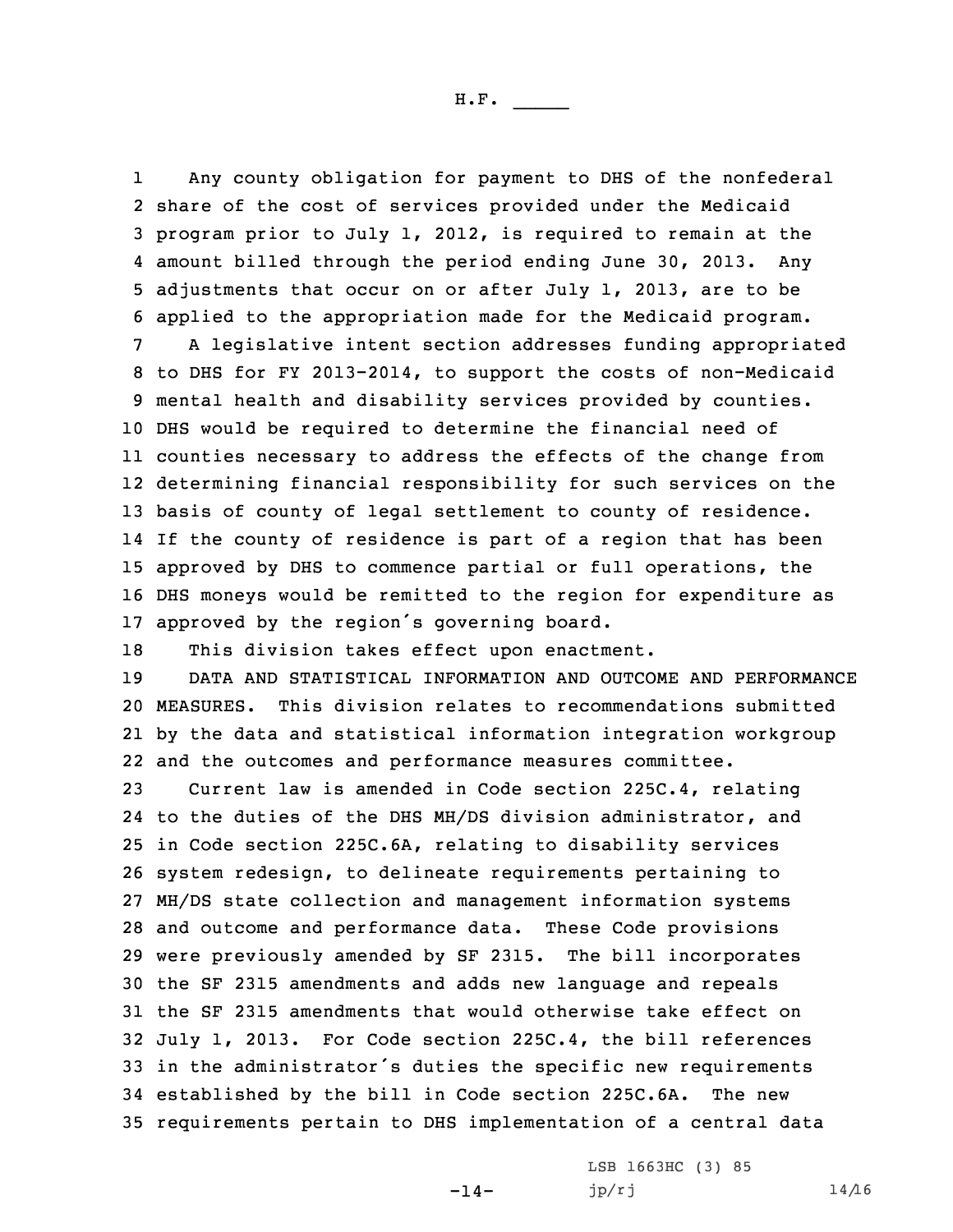repository, information exchange capacity, regular reporting of individual information, data security, consultation with regional staff, providers, and other stakeholders, engaging with other data systems, outcome and performance measure domains, use of surveys, evaluation of both regional and Medicaid services, provision of data to the public via an internet-based approach with graphical information, and inclusion of significant costs associated with the data and measures in the DHS budget.

10 CHILDREN'S CABINET. This division relates to the 11 recommendations submitted by the children's disability 12 workgroup to create <sup>a</sup> children's cabinet.

 New Code section 242.1 lists legislative findings as to the need for the children's cabinet. The needs identified are to provide guidance, oversight, problem solving, long-term strategy development, and collaboration among the state and local efforts to build <sup>a</sup> comprehensive, coordinated system to promote the well-being of the children in this state and to address the needs of children for mental health treatment and other specialized services.

21 New Code section 242.2 provides for appointment of members to the children's cabinet. The director of the department of human services (DHS) or the director's designee is to be the chairperson of the cabinet and appoint up to three additional members to the cabinet, and DHS is required to staff the cabinet. Various state agencies are identified for membership along with community stakeholders. Four members of the general assembly are required to be appointed to serve in an ex officio, nonvoting capacity.

 New Code section 242.3 delineates the duties of the children's cabinet, including the recommendation of operating provisions for health homes for children and the practices utilized by other aspects of the service systems for children. The children's cabinet is required to report annually by December 15 to the governor, general assembly, and supreme

-15-

LSB 1663HC (3) 85  $jp/rj$  15/16